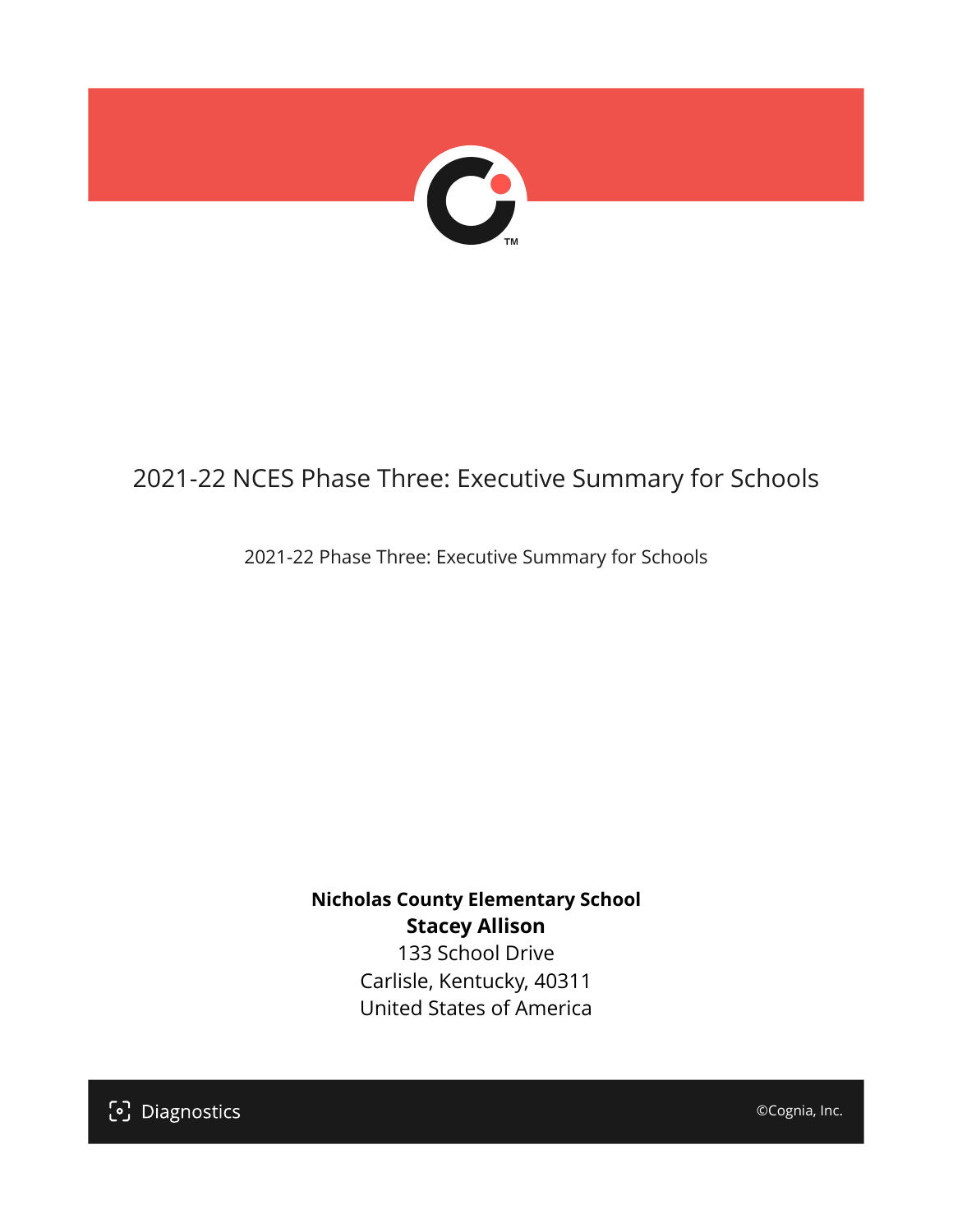Nicholas County Elementary School

#### **Table of Contents**

[3](#page-2-0)

[2021-22 Phase Three: Executive Summary for Schools](#page-2-0)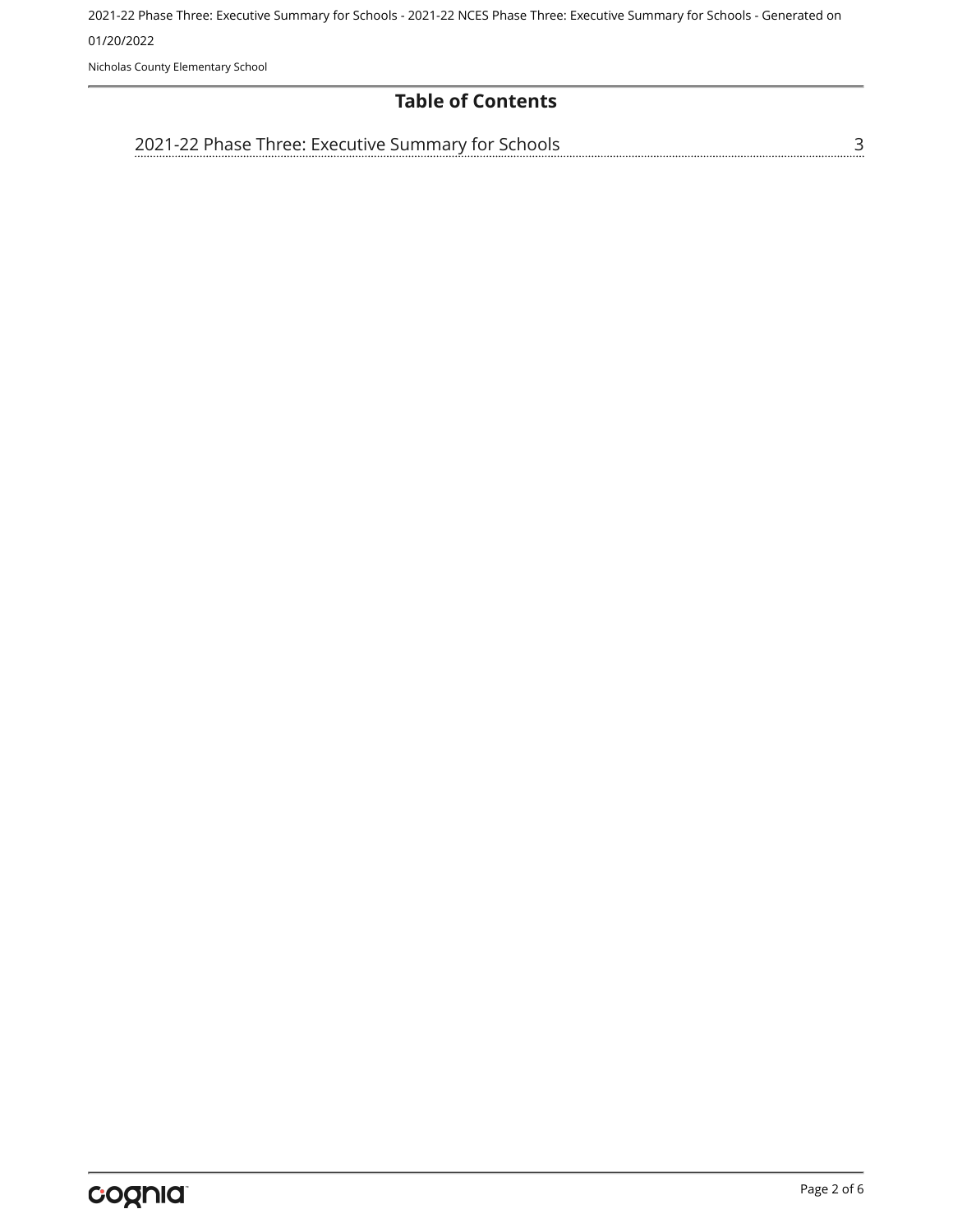2021-22 Phase Three: Executive Summary for Schools - 2021-22 NCES Phase Three: Executive Summary for Schools - Generated on 01/20/2022 Nicholas County Elementary School

### <span id="page-2-0"></span>**2021-22 Phase Three: Executive Summary for Schools**

Description of the School

Describe the school's size, community/communities, location, and changes it has experienced in the last three years. Include demographic information about the students, staff, and community at large. What unique features and challenges are associated with the community/communities the school serves?

Nicholas County Elementary School is a PK-6th grade school located at 133 School Drive in Carlisle, Kentucky. We serve approximately 600 students in grades PK-6. NCES is the only elementary school in the district and is located on a campus that also includes the Nicholas County Middle/High School and the Nicholas County Board of Education. A major change occurred in the 2017-18 school year - the new Nicholas County Elementary was completed in December, 2017. 3 years ago, the students began classes in the new building during January 2018. The area served is rural and high poverty rate. There are few job opportunities in the community. One challenge is our community had a severe flash flood in July of 2021, which has greatly impacted our community. There was one person killed, nearly one hundred homes damaged or lost, approximately 30 local businesses affected, including the towns only grocery store which was a complete loss. Still several months later, our community has no grocery store. NCES is a Title I school with a Free and Reduced Lunch population of over 67%, 93% of our population is white but we have a growing Hispanic population and currently serve 35 migrant students in the elementary. Our staff is comprised of a mix of local residents and also residents of other counties. Our dedicated staff consists of a leadership team, which includes the Principal and the Assistant Principal in collaboration with the Guidance Counselor. Beyond our leadership team, we have twenty-eight homeroom teachers PK-6th grade, five special education teachers, 4 related arts teachers, two interventionists, a speech language pathologist, a family resource center coordinator and a migrant education coordinator for the district, a part-time gifted and talented teacher, and 12 instructional assistants with 8 of those in PK/K classrooms.

#### School's Purpose

Provide the school's purpose statement and ancillary content such as mission, vision, values, and/ or beliefs. Describe how the school embodies its purpose through its program offerings and expectations for students.

Our school's purpose is to provide a strong foundation of skills, knowledge, and values for our students as they learn how to function and compete in a 21st century global society. To achieve this purpose, we envision a school where every student in every classroom is healthy, safe, supported, engaged, and challenged. Our mission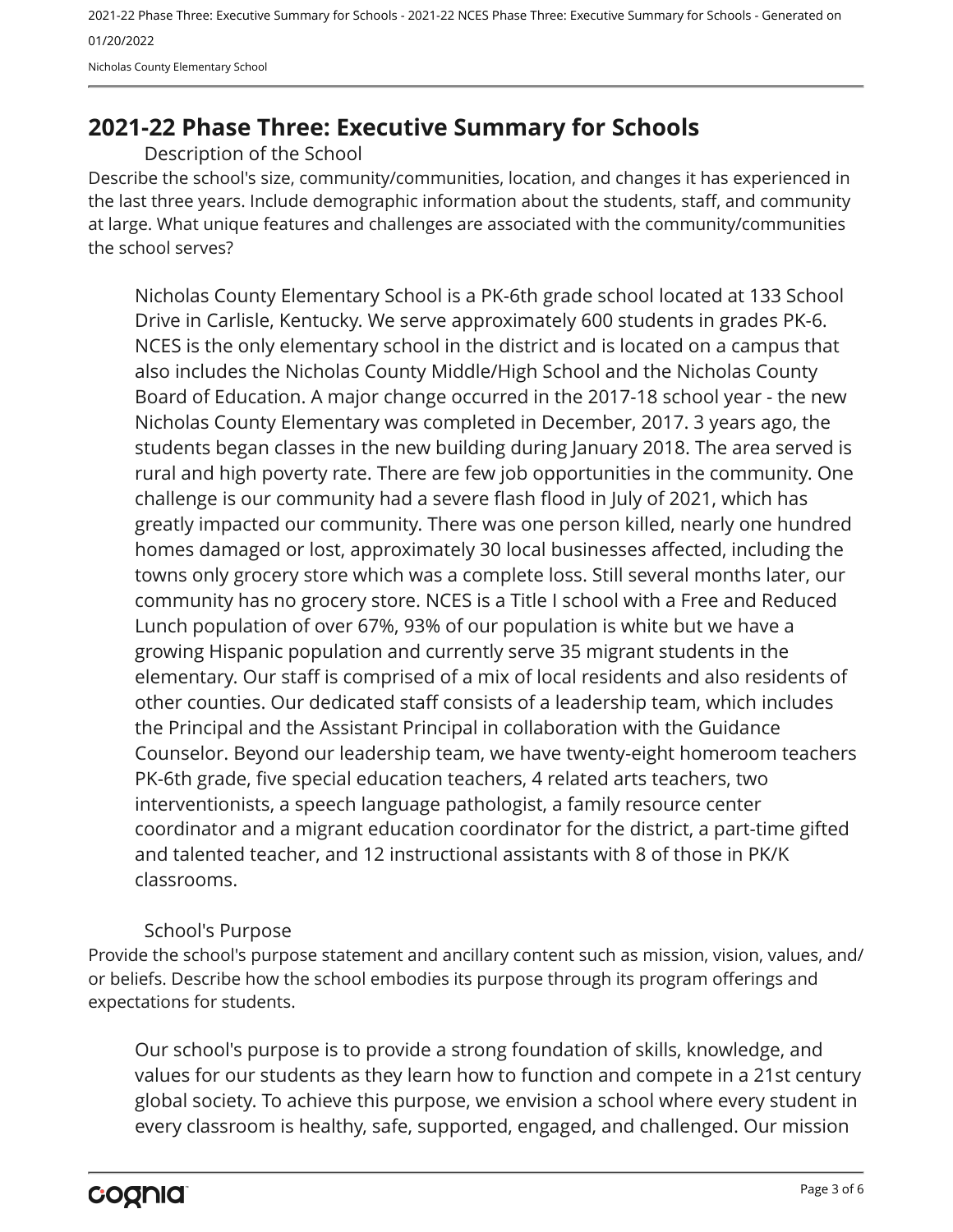Nicholas County Elementary School

is to create a learning environment which is centered around students, facilitated by teachers, administrators and staff, and supported by home and community so that vision can become reality. With the state of the art elementary school opening in January of 2018, students and teachers now have access to state of the art technology in every classroom as well to assist in 21st century learning. The new building also has 3 computer labs and the labs. All sixth grade students participate in LEAD. This is a leadership program that we developed for our sixth graders to become active leaders in the building. Based on his/her "job" application, each sixth grade student is assigned a "job" within the school for a 9 weeks or semester. Every morning during announcements, a different student is selected to read the school motto: "Every Student, Every Day." Teachers also participate in LEAD through PLC/ Committee work. Teachers are on one of four committees: Learning and Leadership, Educational Enhancement (Culture), Academic Achievement (StudentSuccess), and Discovering Data (Assessments/Proficiency/Rigor). Committees meet monthly and report to SBDM Council.p

Describe the school's notable achievements and areas of improvement in the last three years. Additionally, describe areas for improvement that the school is striving to achieve in the next three years. Notable Achievements and Areas of Improvement

\*Being recognized as a Targeted School for Improvement (TSI) in the area of Disability Gap Group in achievement for the 2018-19 school year, NCES strived to plan and provide meaningful instruction for students with disabilities in the classroom and to increase their achievement performance. NCES was no longer a TSI school in 2019-20 due to high growth. \*In 2018-19, Math was a district focus, and the percentage of proficient/distinguished increased at NCES from 31.4 to 46.3. \* In 2018-19, Social Studies percentage of proficient/distinguished increased from 33.8 to 57.4. All subject area K-PREP scores did decline in 2020-21 due to the lack of in-person school with closures and interruptions caused by the COVID pandemic, therefore student achievement and intervention will be a focus for improvement in the next 3 years. Due to our school being in a rural/poverty area, one challenge NCES continues to face is engaging parents in their children's educational experience. With our mission in mind, we believe working collaboratively with parents and being supported by parents will directly increase student achievement and promote engagement in learning. Our continued efforts must be to ensure that families have multiple opportunities to be involved in their children's learning and involved more in the decision-making process. Another significant challenge for NCES is the lack of readiness of our incoming Kindergarten students. Our state standards have increased in rigor. With this, the expectations for learning certain prerequisite skills before entering Kindergarten have increased. Unfortunately, less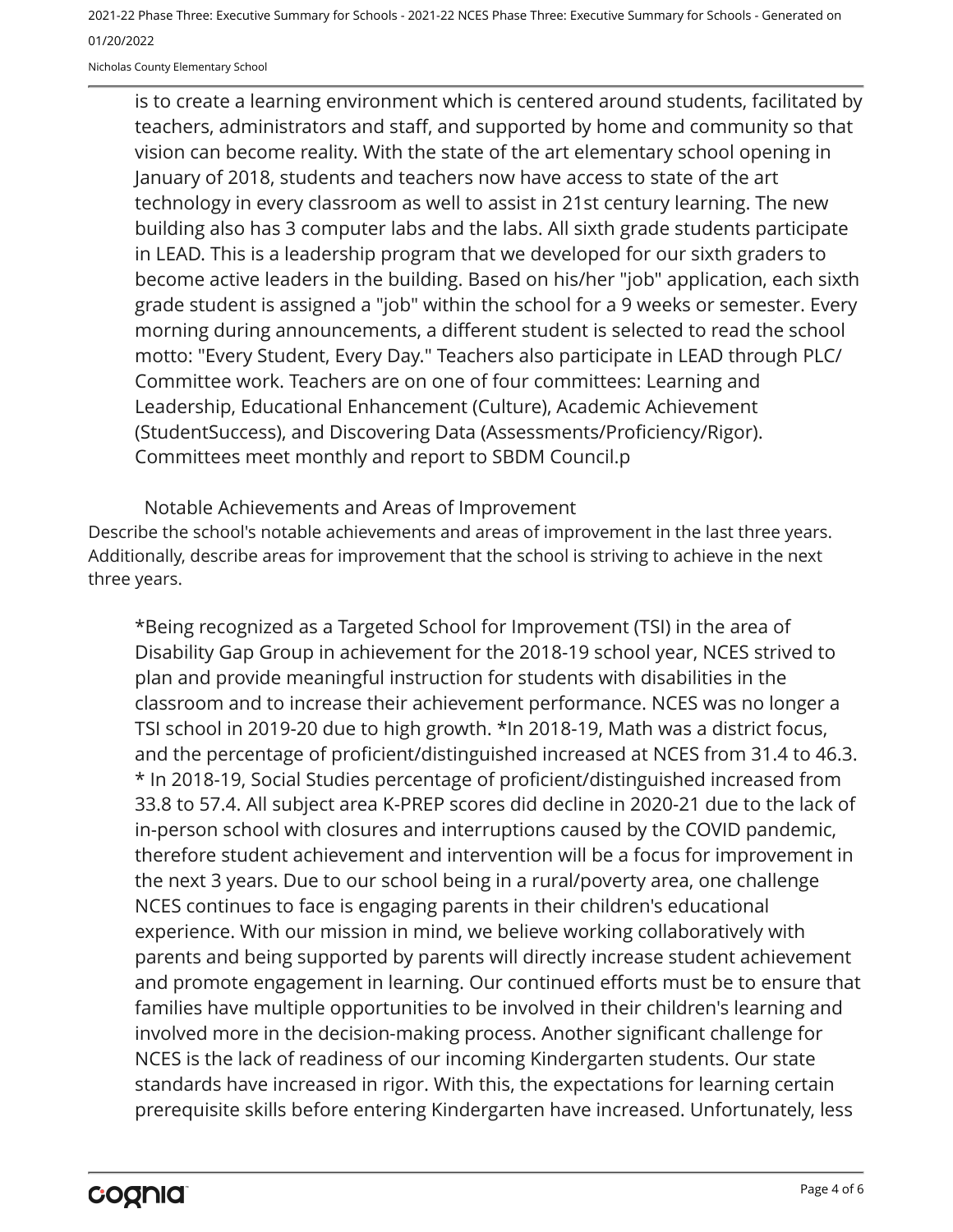Nicholas County Elementary School

than half of our incoming Kindergarten students in the 2021-22 school year did not come with mastery of prerequisite skills. Only 48% of students were considered Kindergarten ready with their overall composite score in Brigance. Also, 68.4% of Kindergarten students were considered below average. We believe communicating expectations and required preschool skills with parents can increase student achievement and opportunities for success. Our goal is to increase the percentage of students that are kindergarten ready from 48% in 2021 to having over 55% of incoming kindergarten students score "Ready" on the universal screener, Brigance, in the next three years. NCES is also continuing to work towards improving the achievement and proficiency of all students, especially in the area of Reading and Math. This year in 2021-22, NCES purchased a new Reading series - Open Court and all grade levels will begin using this school-wide program. Attendance has always been a concern and continues to be with the interruptions at school with COVID-19.

#### Additional Information

**CSI/TSI Schools (including ATSI) Only:** Describe the procedures used to create the school's improvement plan and briefly state the specific efforts to address the causes of low student performance and resource inequities.

#### N/A

Additional Information

Provide any additional information you would like to share with the public and community that were not prompted in the previous sections.

Our staff continues to place a priority on building relationships and meeting students' basic needs before we can begin to educate. We have a FRYSC coordinator and Migrant Education Coordinator in our building to provide assistance to families in need and to see that students basic needs are being met. Our staff knows that strong relationships with students and parents helps with effective teaching and learning. This correlates to our purpose, vision, and mission statement which is focused on the "whole child." Every Student, Every Day!